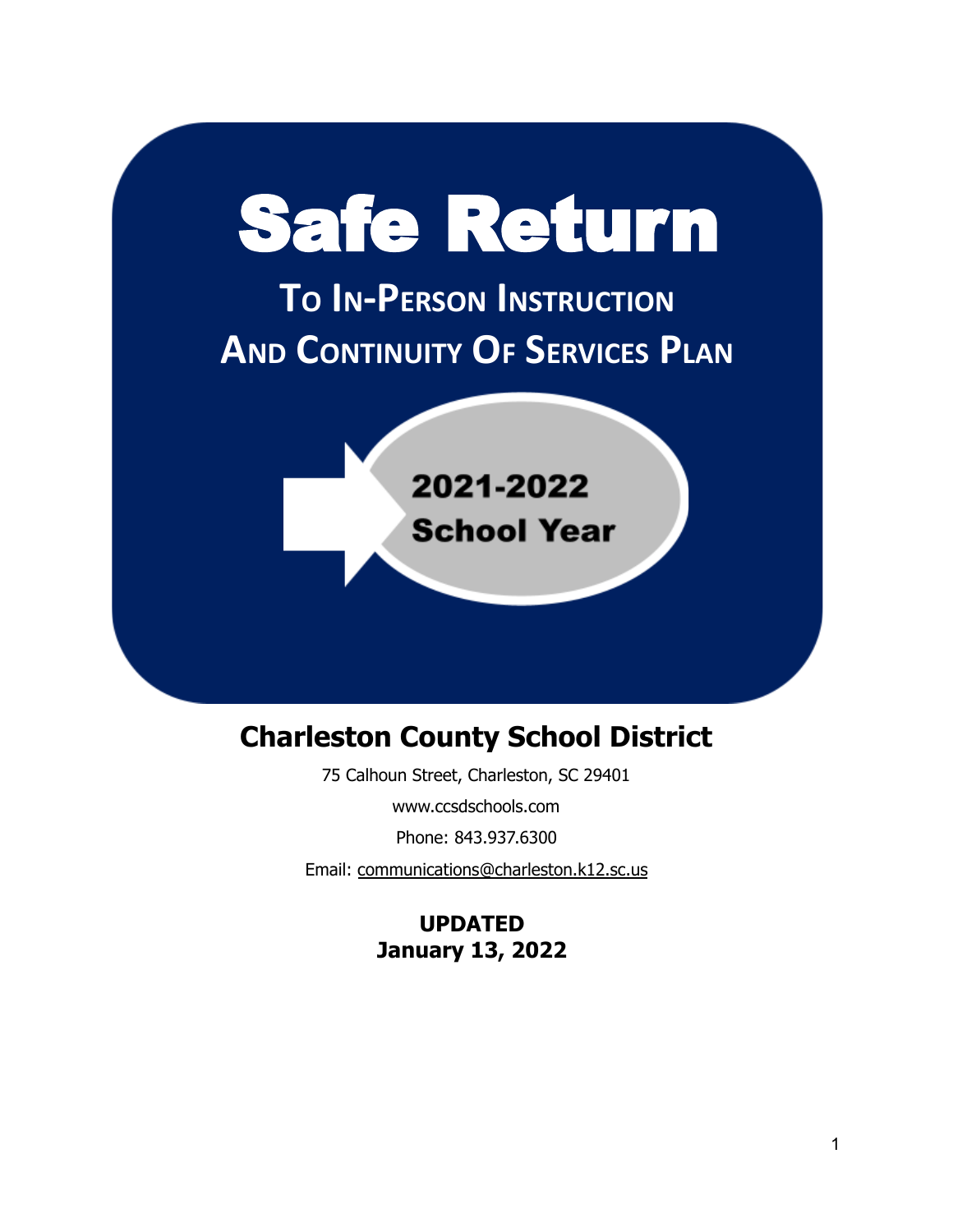# **Table of Contents**

| Introduction                                                                         | 3              |
|--------------------------------------------------------------------------------------|----------------|
| Maintaining Health and Safety                                                        | 3              |
| Description of maintaining health and safety                                         | $\overline{3}$ |
| Policies or Practices Regarding CDC Recommendations                                  | 4              |
| Universal and correct wearing of masks                                               | 4              |
| Modifying facilities to allow for physical distancing                                | 4              |
| Handwashing and respiratory etiquette                                                | 4              |
| Cleaning and maintaining healthy facilities, including improving ventilation         | 4              |
| COVID positive cases                                                                 | 5              |
| Contact tracing in combination with isolation and quarantine                         | 7              |
| Diagnostic and screening testing                                                     | 7              |
| Efforts to provide vaccinations to educators, other staff, and students, if eligible | 8              |
| Notification protocol for positive COVID cases in schools                            | 8              |
| Appropriate accommodations for children with disabilities with respect to health and |                |
| safety policies and practices                                                        | 9              |
| Coordination with state and local health officials                                   | 9              |
| <b>Continuity of Services</b>                                                        | 10             |
| Academics                                                                            | 10             |
| Professional development                                                             | 10             |
| Social, emotional, mental health                                                     | 11             |
| <b>Tutoring</b>                                                                      | 11             |
| Student and family resources                                                         | 11             |
| <b>Multilingual learners</b>                                                         | 12             |
| IEP and 504 services                                                                 | 12             |
| <b>Nutrition services</b>                                                            | 12             |
| Periodic Review                                                                      | 13             |
| Public Input                                                                         | 13             |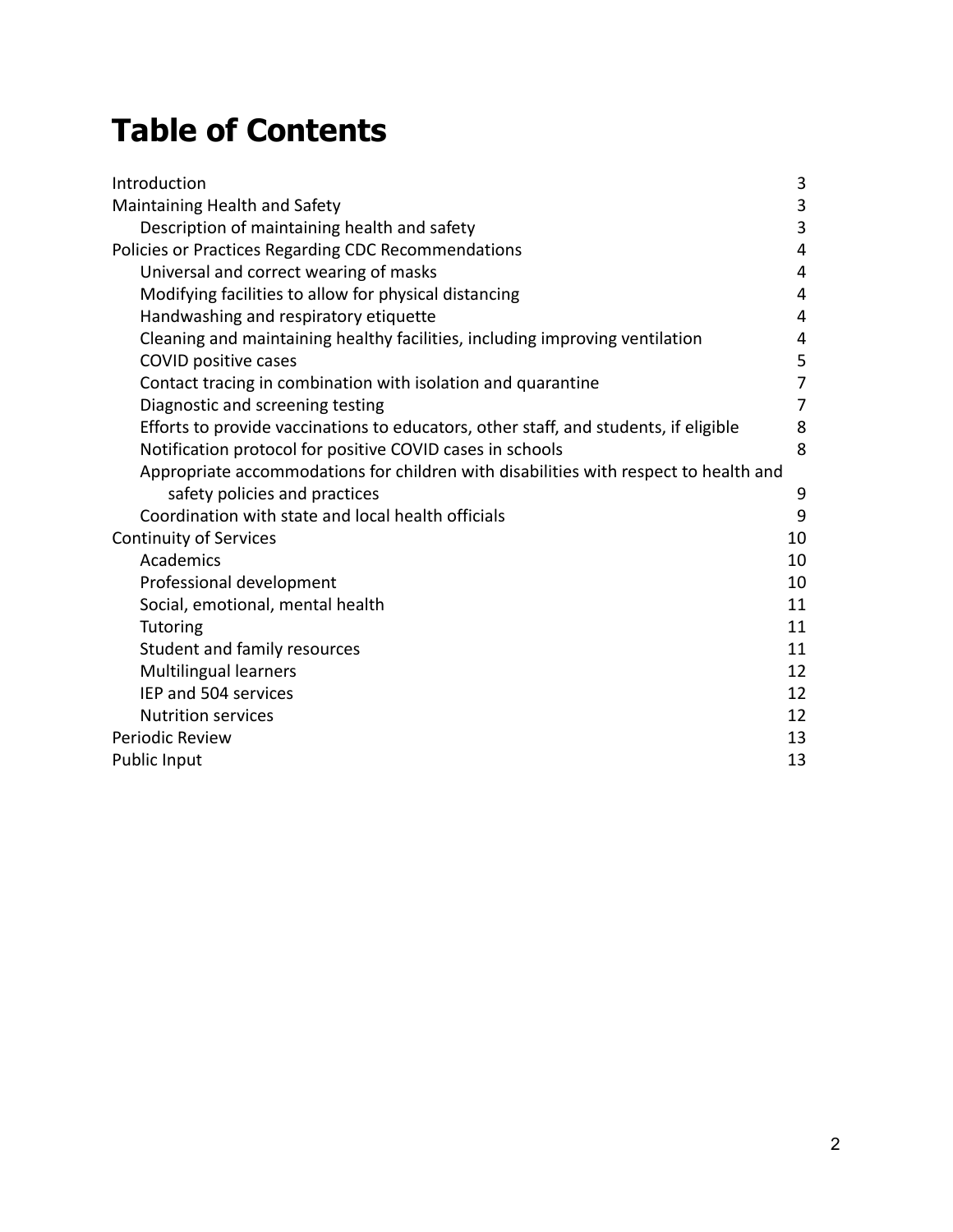# **Introduction**

On March 11, 2021, the American Rescue Plans (ARP) Act was signed into law. In it, the U.S. Department of Education is providing an additional \$121.9 billion for the Elementary and Secondary School Emergency Relief Fund (ESSER III Fund). This legislation will award grants to state educational agencies (SEAs) for providing local educational agencies (LEAs) with emergency relief funds to address the impact that COVID-19 has had, and continues to have, on elementary and secondary schools across the nation.

South Carolina will receive \$2,112,051,487 in ESSER III funds from the Act, with 90 percent being awarded to school districts with amounts determined in proportion to the amount of Title I, Part A funds they received in summer 2020 from funds under the Every Student Succeeds Act (ESSA). The remaining funds will be used for state-level activities to address issues caused by COVID-19. Charleston County School District's ESSER III allocation is \$163,114,048 for the three-year period through September 2024.

This plan describes how Charleston County School District will provide the safe return to in-person instruction and continuity of services for all schools, including those that have already returned to in person instruction. This report template complies with all reporting requirements of the ARP Act (Public Law 117-2), the ESSER III grant terms, conditions, and assurances (CFDA Number 84.425U), and the interim final rule established by the United States Department of Education, 86 FR 21195.

# **Maintaining Health and Safety**

# **Description of maintaining health and safety**

Charleston County School District will provide in-person instruction in all schools, five days a week, for all students. Fewer than 5% of students enrolled in CCSD's virtual school offering for the 2021-22 school year. Charleston County School District is committed to the safe return of students and staff to school this fall, and we place health and safety as a top priority following recommendations of state and local health experts. We will remain flexible, and as health and medical conditions or state or federal mandates change, CCSD will adjust accordingly.

The plan is grounded in two basic principles:

- 1) Students' academic, social, and emotional needs can best be met if students are in school.
- 2) Students' and staff's health and safety must be a top priority.

The District established an extensive list of practices and safety protocols for in-person instruction during the 2020-21 school year, and the following will be continued in the 2021-22 school year. Those practices/protocols include:

- Classroom spacing for student workspaces
- Enhanced campus and classroom sanitization
- Limitations on visitors to schools and facilities
- Posters throughout the buildings to encourage hand-washing, distancing and proper sanitization
- Upgraded air filtration equipment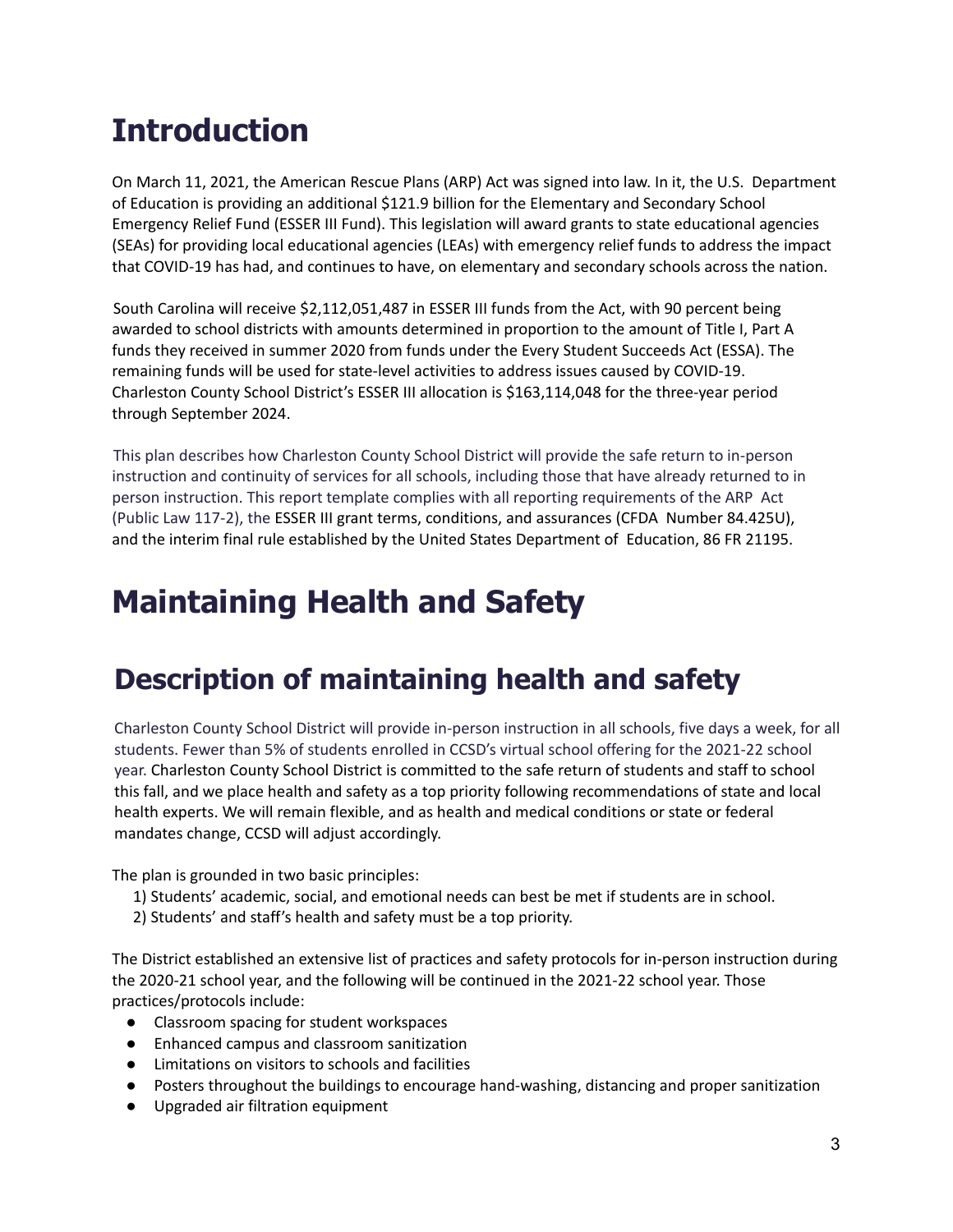- Water bottle filling stations
- Hand sanitizer dispensers throughout schools
- Consistent close contact with state health experts (DHEC) and local health experts (MUSC)
- Visitors to schools will be limited, and movement about the building may be restricted depending on current health conditions.

# **Policies or Practices Regarding CDC Recommendations**

## **Universal and correct wearing of masks**

The CCSD Board of Trustees' decision regarding face masks is consistent with CCSD Policy ADD (Face Coverings) which states that face masks can be required when DHEC's two-week COVID metrics are rated "Medium" or "High" based on recent disease activity in the county and in schools. Ratings are monitored weekly, and the Board's mask requirement and enforcement can be reinstated based on COVID transmission rates in the county or in schools. Masks continue to be required on all school buses, consistent with the CDC Federal Order under the Public Health Service Act.

# **Modifying facilities to allow for physical distancing**

Classrooms will be designed to allow spacing of student workspaces that are 3 feet apart or greater to the extent possible. Plexiglass dividers, used extensively during the 2020-21 school year, are available for spaces where that distancing is not possible.

# **Handwashing and respiratory etiquette**

Wall-mounted, free-standing, or bottles hand sanitizer dispensers have been installed or are available in locations throughout all CCSD schools. A bulk supply of hand sanitizer for distribution will be available in all schools for refilling classroom handheld containers. Schools will encourage personal hygiene practices including proper hand-washing among students.

### **Cleaning and maintaining healthy facilities, including improving ventilation**

CCSD has upgraded air handling equipment aligned with industry standards to include: grooming HVAC equipment and controls to ensure increased fresh air supply, upgraded air filtration systems, and extended run times to increase fresh air supply. All school nurses' clinics have HEPA/UV air scrubbers.

CCSD will take extra steps to ensure that all school facilities are providing safe and healthy learning environments, with protocols and actions that include:

- Disinfecting bathrooms and high-touch common surfaces (light switches, door knobs, push bars, and vending machines) twice each day.
- All restroom supplies will be checked and restocked multiple times each day.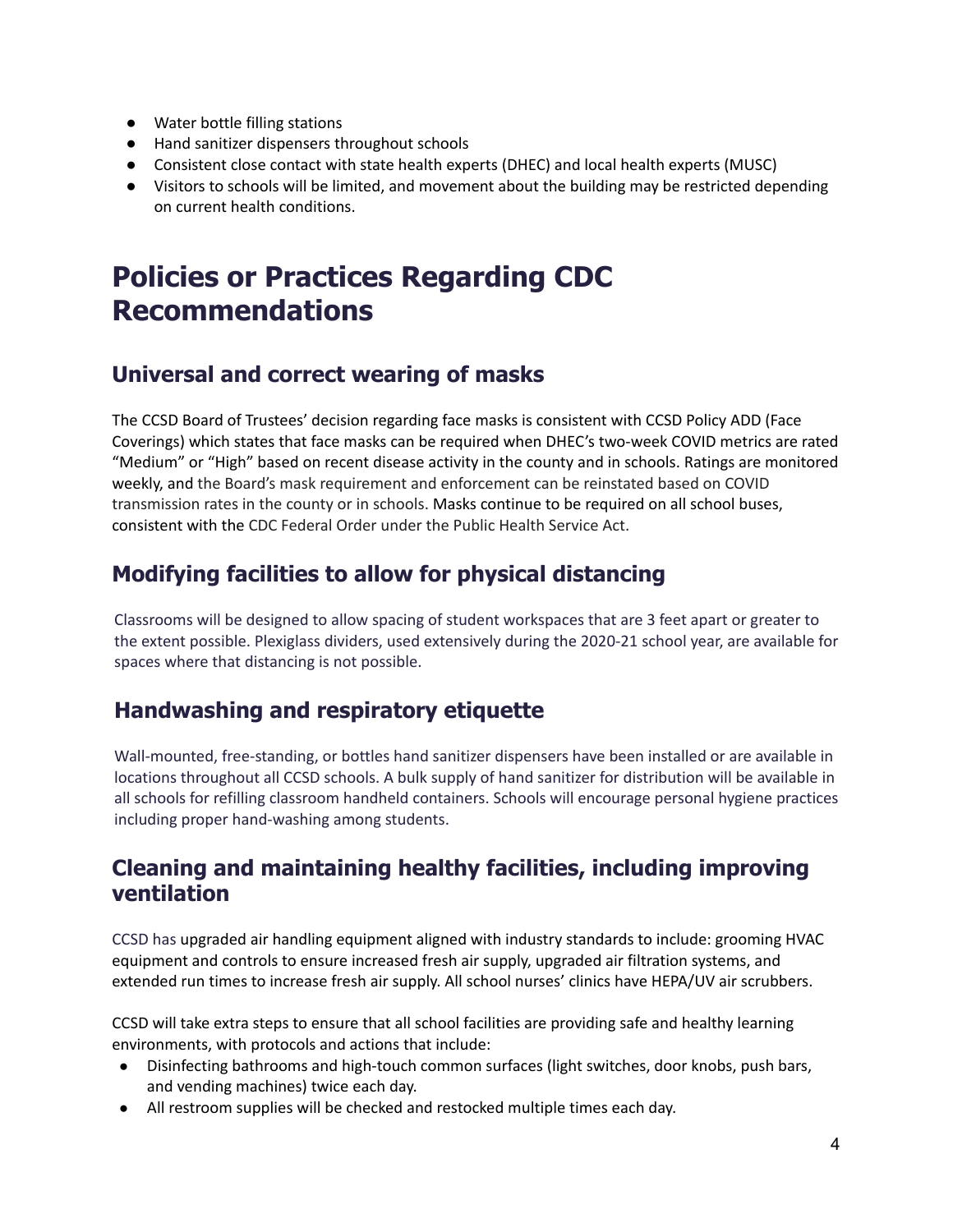- Fogging the entire building with disinfectant equipment at least one time a week (or 20% of the building each week night).
- Disinfecting playground equipment high touch surfaces and room horizontal surfaces once per day.
- Custodians manning both the school-day and evening shifts have been trained and will follow specific, printed protocols for cleaning and sanitizing.
- All classrooms have been provided spray bottles of approved cleaner/sanitizer and paper towels so that they may do additional sanitizing of surfaces if they wish to do so.

### **COVID Positive cases**

Protocols are in-place for notification and prompt contact tracing of COVID positive cases to determine necessary quarantining and facility cleaning.

#### **Student absences related to COVID**

Each day, teachers will continue to record attendance. A student could be recorded as present if the student is participating in instruction in a classroom or at home that day. If not physically at a school building, students who submit assignments or participate in assigned learning experiences by the deadline established by classroom policy should be considered present.

The district will make appropriate accommodations for students who may be required to quarantine or self-isolate as a result of COVID by offering at home instruction. As long as quarantined students are able to participate in instruction as described above, they will be counted as present.

#### **Employee absences related to COVID**

Employee absences related to COVID will be charged to their available accrued sick leave, according to policy GCC/GCD. District administration will provide further information by August 31.

#### **Symptoms**

People with COVID have had a wide range of reported symptoms – ranging from mild symptoms to severe illness. Symptoms may appear 2-14 days after exposure to SARS-CoV-2. Symptoms can include:

- Fever or chills
- Cough
- Shortness of breath or difficulty breathing
- Fatigue
- Muscle or body aches
- Headache
- New loss of taste or smell
- Sore throat
- Congestion or runny nose
- Nausea, vomiting, or diarrhea

This list does not include all possible symptoms and children and youth with SARS-CoV-2 infection may experience any, all, or none of these symptoms.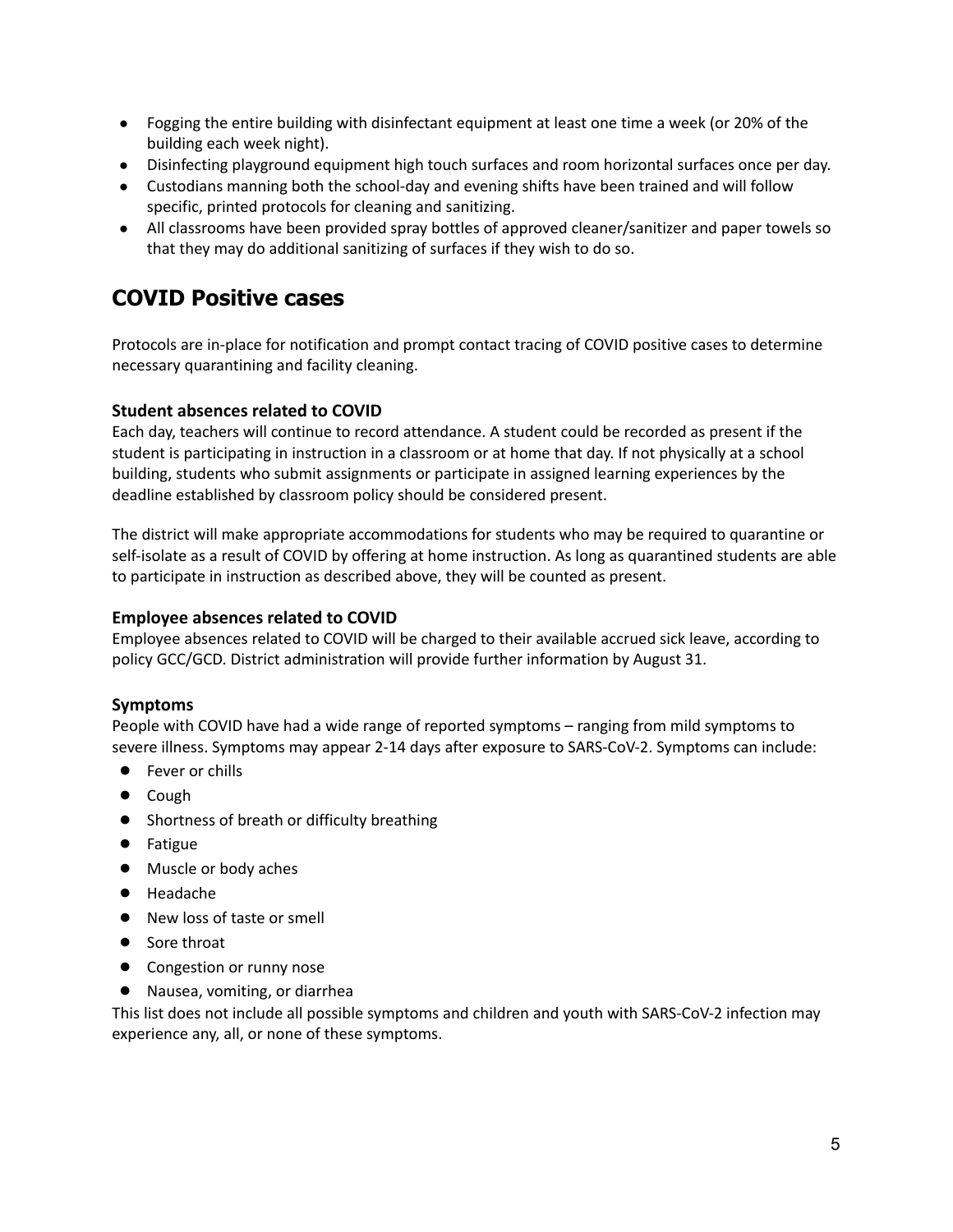#### **Guidance when symptoms are seen**

Automatic exclusion and evaluation for COVID:

- Students and staff should be excluded from school if they have:
- Any of the following with or without fever:
- Shortness of breath or difficulty breathing -or -
- Loss of taste or smell -or –
- New or worsening cough
- **•** If these symptoms are explainable by an underlying condition (such as shortness of breath for an individual with asthma) exclusion may not be necessary.

Isolate students or staff with symptoms of COVID identified during the school day:

• Students and staff should be moved safely and respectfully to the isolation room for evaluation. The individual should be provided a mask if they are able to use one, and students should be supervised by a school nurse using appropriate personal protective equipment (PPE).

#### **Return to school for students and staff**

The following was taken from DHEC guidance published on December 31, 2021.

#### **Criteria for return to school or work after COVID positive:**

After testing positive for COVID, the criteria for return is:

- Quarantine for at least 5 days since symptoms started
- Masks must be worn days 5-10 days
- Asymptomatic students or staff with a positive viral test are required to be excluded from school until 5 days after specimen collection.
- Documentation for Return: at least 5 days after the start of symptoms and parent's note that symptoms have improved and there has been no fever in the past 24 hours without using fever-reducing medication

#### **Criteria for return to school or work after being identified as a Close Contact:**

There are three options for the quarantine period that schools may choose to apply as long as all conditions listed below are met.

- 1. Quarantine can end after Day 10 without testing and if no symptoms were reported during daily symptom monitoring.
- 2. Quarantine can end after Day 7 if a viral test is negative AND if no symptoms were reported during daily symptom monitoring.
	- a. The viral test must be collected no sooner than Day 5, but quarantine cannot be discontinued earlier than completion of Day 7.
	- b. Viral tests include those collected by a swab of the nose or throat (PCR or antigen tests). Blood tests for antibodies may not be used to shorten quarantine.
	- c. A mask must be worn through day 10.
- 3. Quarantine can end after Day 5 if a viral test is negative AND if no symptoms were reported during daily symptom monitoring.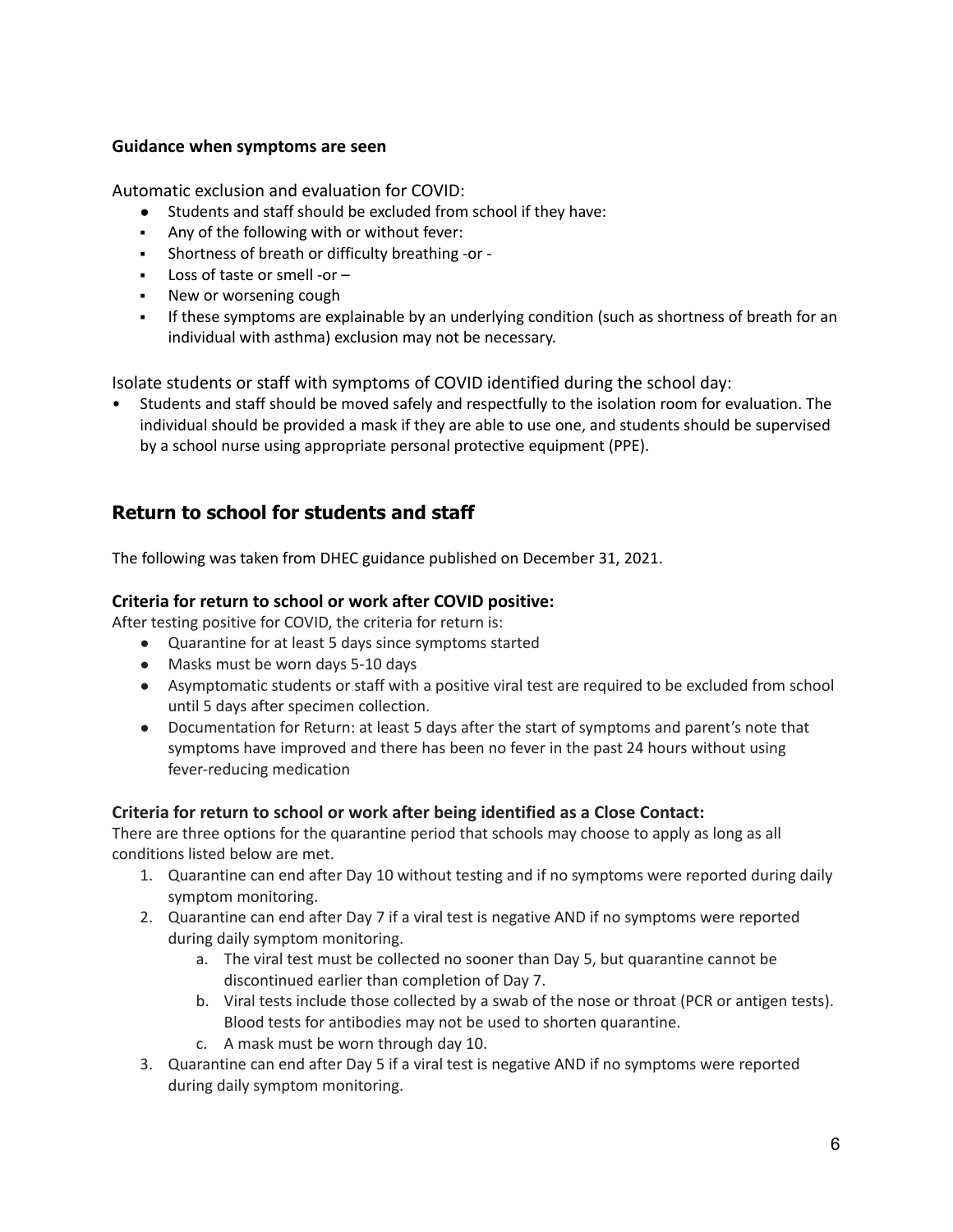- a. The viral test must be collected no sooner than Day 4, and quarantine cannot be discontinued earlier than completion of Day 5.
- b. A mask must be worn through day 10.

If a close contact has received all of the vaccine doses they're eligible for (completed initial vaccination series and booster for those eligible by age and time since initial series- see CDC [website](https://nam10.safelinks.protection.outlook.com/?url=https%3A%2F%2Fwww.cdc.gov%2Fcoronavirus%2F2019-ncov%2Fvaccines%2Fbooster-shot.html&data=04%7C01%7CCOMMUNICATIONS%40LISTSERV.ED.SC.GOV%7C09cb71ef56f24f20dccc08d9cd8573d7%7C2704e2c529f54f7eb91cbd56f0685995%7C0%7C0%7C637766795516609095%7CUnknown%7CTWFpbGZsb3d8eyJWIjoiMC4wLjAwMDAiLCJQIjoiV2luMzIiLCJBTiI6Ik1haWwiLCJXVCI6Mn0%3D%7C3000&sdata=J%2FGjAQ5J%2F6UA0q5RATkHJWGhagrNRjTpsQibDX4ONEU%3D&reserved=0) for most up-to-date information on booster eligibility) or are verified (positive PCR or antigen test, not antibody test) to have been infected with COVID-19 in the previous 90 days*,* they do not have to quarantine for any length of time. DHEC recommends they get tested on Day 5 even if they do not have symptoms, and they must wear a mask for 10 days.

# **Contact tracing in combination with isolation and quarantine**

CCSD Nursing Services is responsible for contact tracing associated with positive COVID-19 cases. Protocols are in place for prompt notification of individuals and parents after determination of close contacts. Symptomatic persons may be tested with parental consent at the school and are isolated in a dedicated space until they can leave school. The follow-up isolation and quarantine periods are enforced consistently in alignment with DHEC recommendations. Persons who are fully vaccinated are not required to quarantine if they remain asymptomatic and provide proof of COVID vaccination. In addition to the prompt notification of close contacts, parents of other students in the room are also notified that a positive case was identified in their child's classroom (without information that would identify the positive person). The entire classroom will be quarantined if there are three or more positive cases within a 14-day period.

#### **Close Contact Guidance:**

Close contact is defined as having direct contact with a confirmed positive case within 3 feet or less for 15 minutes or more for students K-12, and within 6 feet or less for 15 minutes or more for adults over a 24 hour period.

The following will apply to close contact and quarantine determinations:

- A close contact student must be wearing a mask within 3-6 feet of a positive student to avoid quarantine.
- If both of the involved students were not wearing a mask then they must be at least 6 feet apart to avoid quarantine
- Adults (teachers and staff) must be at least 6 feet apart to avoid quarantine (mask or no
- If the teacher is positive then all distances must be 6 feet or more to avoid quarantine (mask or no mask).
- A positive antibody test does not release a close contact from quarantine per DHEC.

## **Diagnostic and screening testing**

CCSD offers COVID-19 testing at school for symptomatic students and staff. Binax Now Rapid Antigen Testing (nasal swab with results in 15 minutes) is offered with no out-of-pocket expense. CCSD also offers both rapid and PCR testing for staff and students through a DHEC third party vendor. Testing details including dates, times and locations can be found at: <https://www.ccsdschools.com/domain/4116>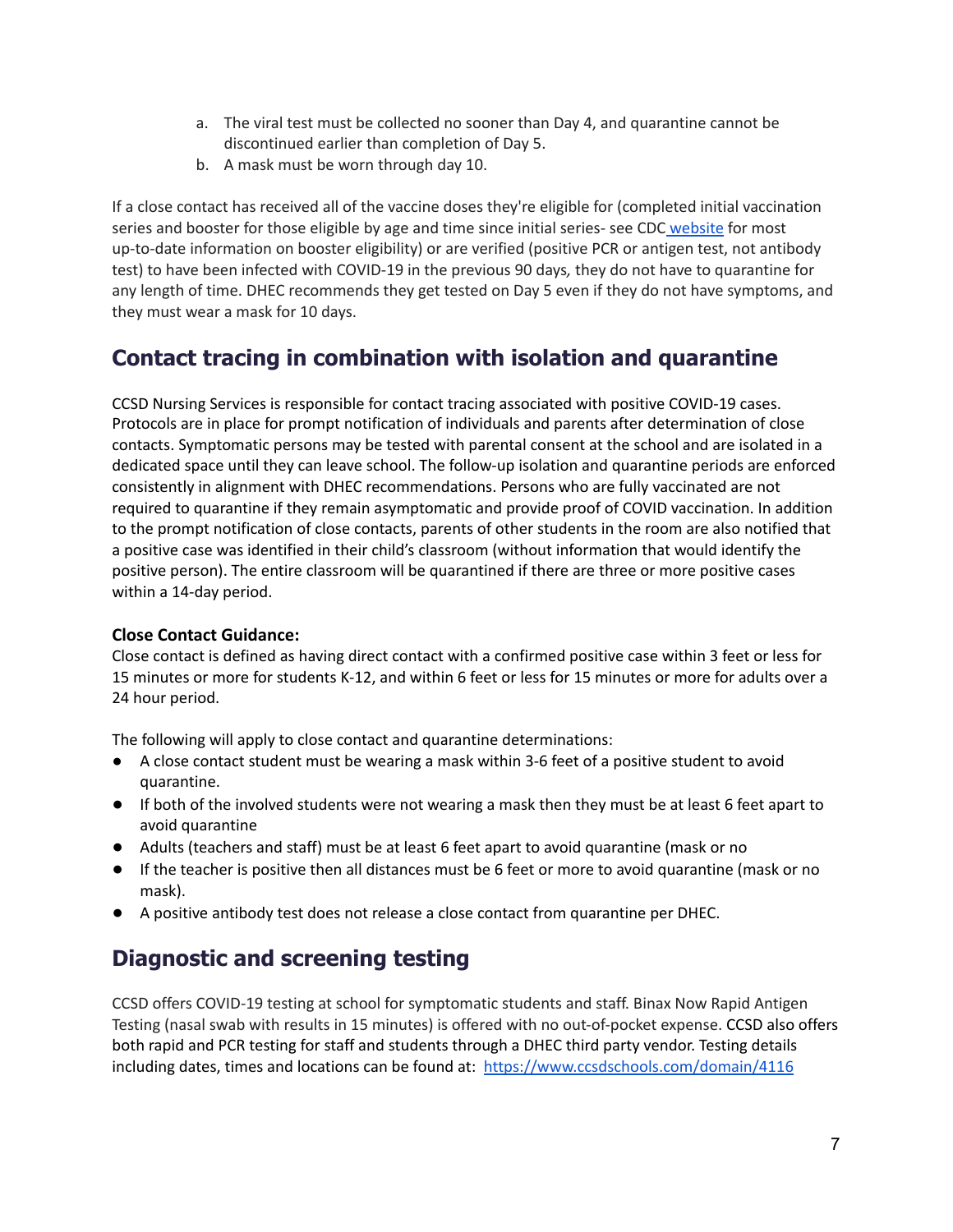PCR testing for students and chaperones is required for 72 hours in advance of all overnight school trips. Those fully vaccinated with proof and those who have been COVID-19 positive within 90 days are exempt. Positive antibody tests are not accepted for field trip clearance.

### **Efforts to provide vaccinations to educators, other staff, and students**

In Spring 2021, CCSD offered two rounds of Pfizer vaccines to all employees in collaboration with MUSC. Additionally, several schools worked with Fetter Health Services and other providers for COVID-19 vaccinations. Each of the District's high schools offered COVID-19 vaccinations on site for eligible students (and staff) with parental permission. In May and June, vaccination clinics for students 12 and up were offered in middle schools across the district. Currently, students ages 5-11 are eligible for vaccinations, and the District began offering regional clinics for first shots on November 15 to run through the second shots in early 2022.

CCSD will continue to work with medical partners during the 2021-22 school year to offer vaccinations to students and staff as eligibility changes and conditions require.

People are considered fully vaccinated for COVID when at least two (2) weeks have passed after they have received the second dose in a two-dose series (Pfizer-BioNTech or Moderna), or at least two weeks after they have received a single-dose vaccine (Johnson&Johnson)

Fully vaccinated people can refrain from quarantine and testing following a known exposure if they are asymptomatic.

Fully vaccinated people should continue to:

- Take precautions in public like wearing a well-fitted mask and physical distancing
- Wear masks, practice physical distancing, and adhere to other prevention measures when visiting with unvaccinated people who are at increased risk for severe COVID disease or who have an unvaccinated household member who is at increased risk for severe COVID disease
- Wear masks, maintain physical distance, and practice other prevention measures when visiting with unvaccinated people from multiple households
- Avoid medium- and large-sized in-person gatherings
- Get tested if experiencing COVID [symptoms](https://www.cdc.gov/coronavirus/2019-ncov/symptoms-testing/symptoms.html)
- Follow guidance issued by the district contact tracers

#### **Notification protocol for positive COVID cases at school**

CCSD maintains a positive COVID case dashboard, updated each school day during the school year, showing the running daily cases weekly total, two-week total, and a year-to-date total.

Dependent on the findings, we will implement the following types of notification:

● **Direct Notification for "Close Contact":** Anyone who has been in "close contact" with the COVID positive individual during the time he/she was contagious must be excluded from school for 14 days after last contact. The parents of any student who is determined to have had "close contact" with a COVID positive individual will be notified directly (same day) by school personnel through a phone call and an email from the school.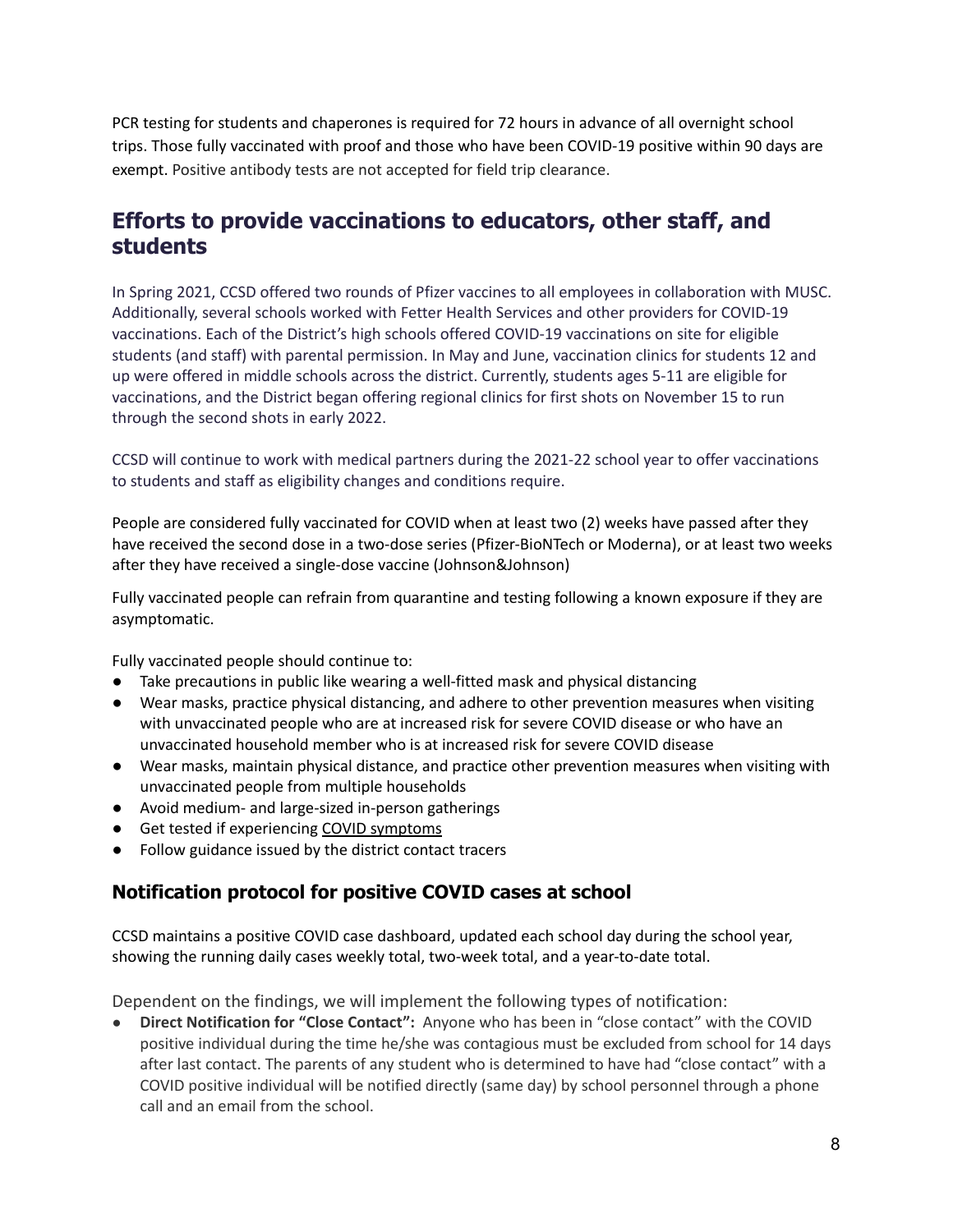- **"Not Close Contact":** Individuals in the school who are determined to NOT have been in close contact with a COVID positive person will NOT be notified individually unless it is determined to be necessary in consultation with DHEC.
- **Additional Classroom Notification for Early Childhood, Primary, and Elementary Grade Classrooms:** For students in schools with elementary grades (including early childhood and primary), schools will notify parents/guardians by email if a positive COVID-19 case has been reported in their child's classroom. The notification will be done immediately following the identification of a COVID-positive case and close contacts. The notification will be done by email only. Teachers will be notified when there is a positive case in their classroom, but names will not be used.
- **Additional Classroom Notification for Middle and High School Grade Classrooms**: For students in schools with middle school grades, schools will notify parents/guardians by email if a positive COVID case is reported in one of their classes or on one of their teams. The message will not identify the name of the class. The notification will be done immediately following the identification of a COVID-positive case and close contacts. The notification will be done by email only. Teachers will be notified when there is a positive case in their classroom, but names will not be used.
- **School-Level and Broad Notification:** When it is determined, in consultation with DHEC and/or health agency officials, that a school, group, team, etc. requires a special notification beyond the direct notification for close contact, the district and/or school will utilize phone calls, emails, or written notification to parents as appropriate and necessary.
- **School and District Dashboard:** CCSD will provide data updated daily showing the rolling number of COVID-19 positive cases (students and adults) on a school-by-school basis. This dashboard will be housed on the CCSD website and will provide the CCSD community a transparent view of the condition of each school relative to COVID.

## **Appropriate accommodations for children with disabilities with respect to health and safety policies and practices**

Teachers and service providers will continue to provide specially designed instruction and/or related services outlined in a student's current IEP or 504 Accommodations Plan. If adjustments need to be made given the instructional model in place for the student, IEP teams and 504 committees will convene to consider any amendments to special education goals, services, and accommodations to best meet the needs of the student considering any health and safety procedures and the instructional setting.

# **Coordination with state and local health officials**

CCSD has a close working relationship with our local health care providers, especially with the Medical University of South Carolina (MUSC,) whose staff members have advised the District staff on all facets of the return to in-person instruction. Additionally, CCSD works in tandem with SC DHEC staff to ensure that our health protocols are consistent with directives and best practices. CCSD will be guided by the latest health and safety conditions in all facets of the Safe Return. Working closely with state health agencies and local health experts, CCSD will exhaust our efforts to provide safe and healthy learning environments for students and staff. Flexibility and adaptability are keys to the success, and we will make changes in the operating modes and protocols as needed in consultation with health experts.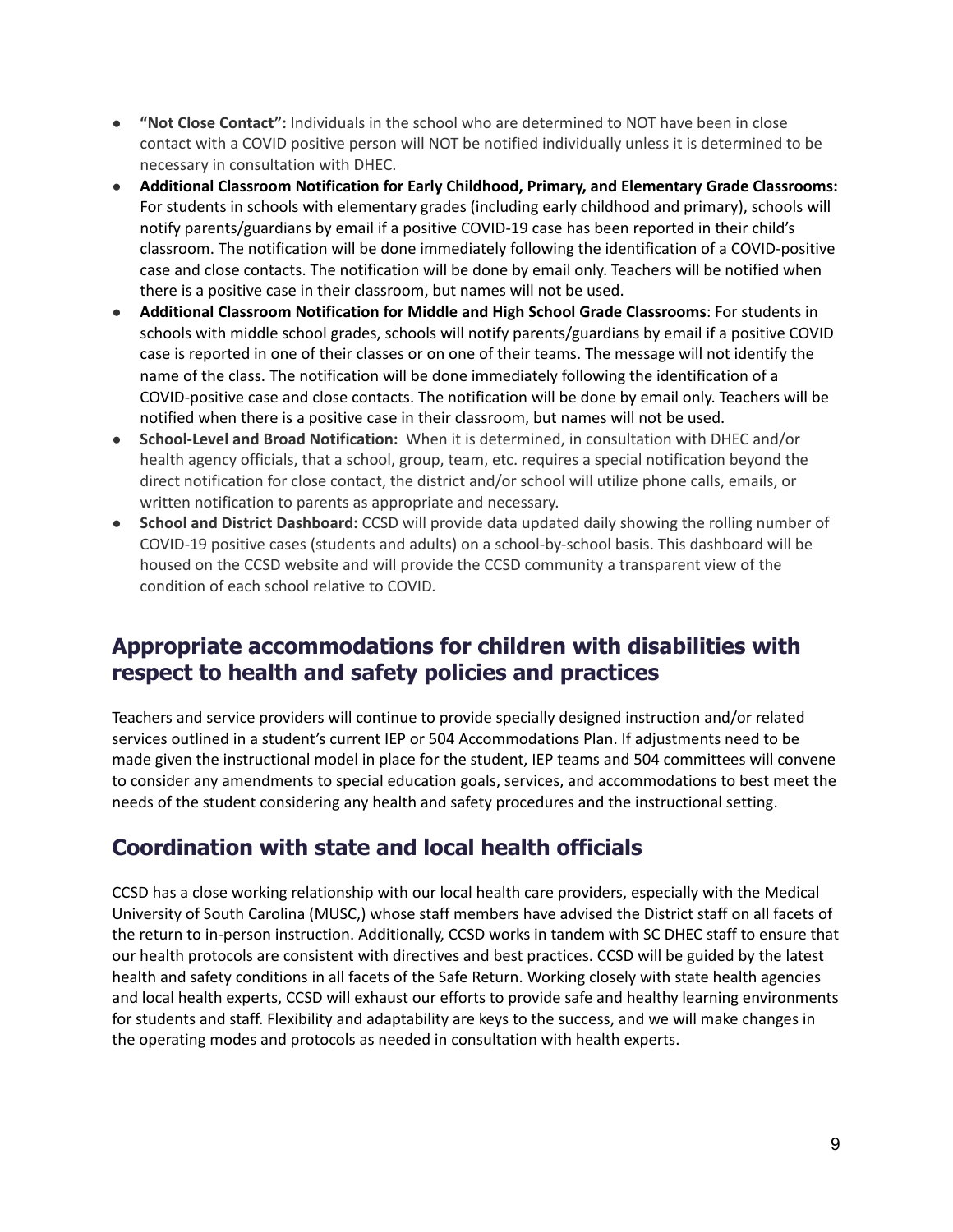# **Continuity of Services**

### **Academics**

A well-established digital learning environment systemically exists within CCSD, consisting of the following:

- a common Learning Management System (LMS) used with fidelity
- adequate technical and instructional support for teachers and students
- 1:1 hardware distribution
- adequate infrastructure to support current and near future device and software and systems requirements.

CCSD is a 1:1 device district in elementary, middle, and high grades. The district has a streamlined access delivery point for student learning in order to easily transition between learning models--in-class, at home, virtual, and/or blended. Offering a safe, secure, online learning environment through its dedicated learning management system (LMS), Canvas, the district is able to better meet the identified needs of stakeholders and maintain learning continuity, in the event of any weather disruption or other unforeseen circumstance that would warrant temporary or long term school closure.

The district has an IT department dedicated to infrastructure needs and technical/hardware support as well as an Innovation and Digital Learning department dedicated to digital learning support. Moreover, the district has assembled a cross sectional team (IT, Operations, Assessment and Evaluation, Student Information, Instruction and Digital Learning, and Pupil Accounting) to improve digital ecosystem processes for smoother implementation as well as high priority troubleshooting related to access of digital learning resources for teachers and students.

The district's move to a common LMS has been positive in several ways, including a consistent access point to learning for students and families, sharing resources across the district and supporting teachers with professional development and instructional resources. Additionally, the more frequent use of virtual conferencing tools (like Zoom, Google Meet, WebEx) has made collaboration across a large district more conducive and consistent, allowing for better communication and more aligned expectations and outcomes in teaching and learning.

Over the last year, the district assembled a centralized taskforce to monitor student engagement in learning and implemented surveys to collect information, input, and feedback that have been sent out through our district call-out and student information management system. The district has a Safe Restart landing page that provides updates and sends out important information through schools as well as district call out and email systems.

### **Professional Development**

CCSD has made a concerted effort to enhance cultural competency through professional development and training for all staff. Training in trauma-informed best practices is an area of focus for our schools to ensure awareness and skills for managing stress-induced behaviors. Listening circles are facilitated throughout the district in order to provide all staff with forums for sharing and healing, as well as resources for coping with stress and trauma.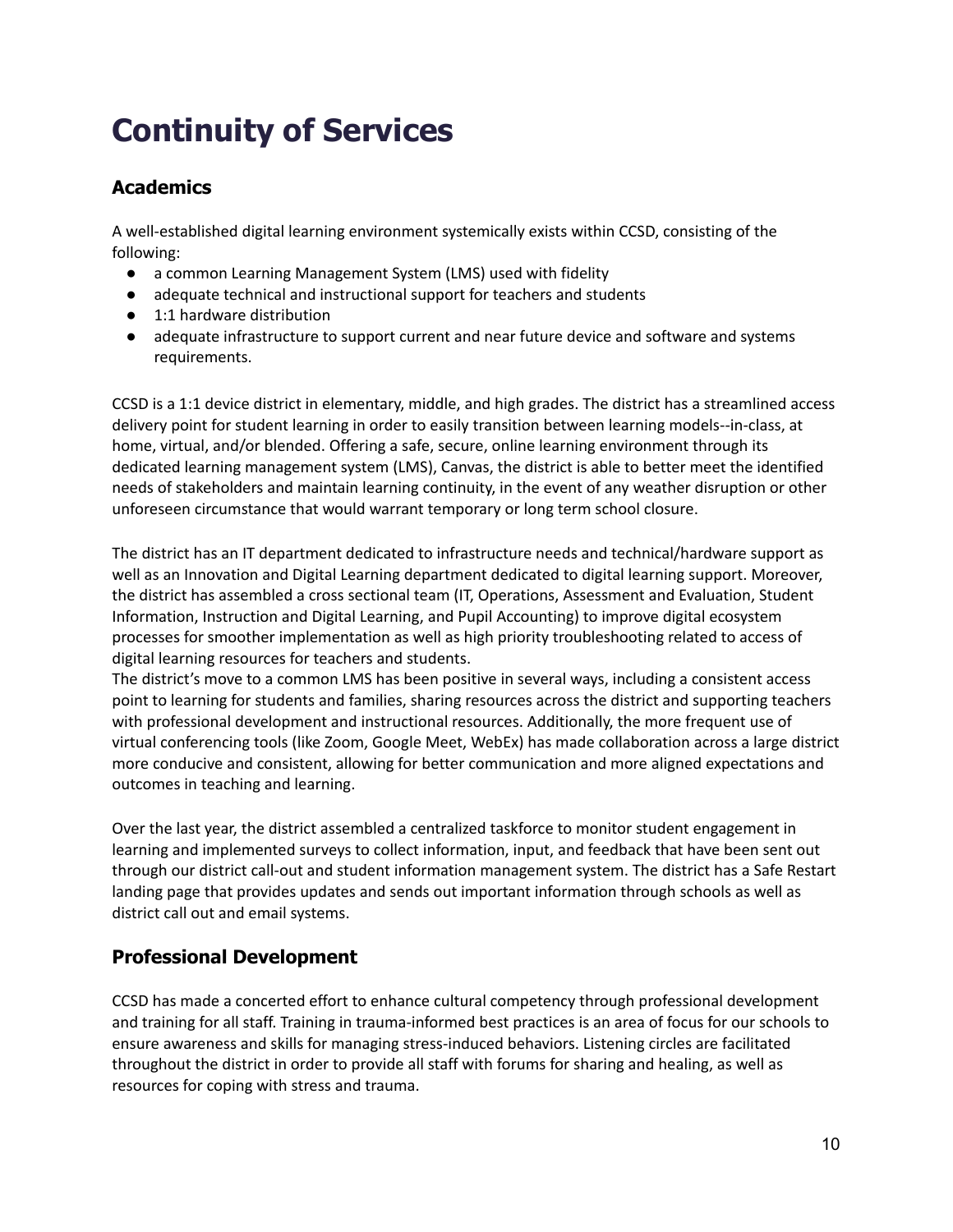#### **Social, Emotional, Mental Health**

Access to mental health services for students has increased in CCSD with additional personnel allocations, community partnerships and grant awards. Every student is taught healthy social emotional habits and strategies through one or more of the following: Second Step, Restorative Circles, or Advisory lessons focused. These services continue whether in-person or virtual instruction is taking place. The district and each school proactively identify and provide tiered supports for students struggling socially, emotionally, or academically through its implementation of a Multi-tiered System of Support (MTSS).

#### **Tutoring**

CCSD is planning additional access for identified students to high dosage tutoring opportunities in both face-to-face and virtual modalities. Additional resources have been allocated to support these initiatives occurring both inside and outside of the regular school day. The district held its largest summer enrichment program (for academic and engagement support) with over 3000 identified and confirmed students attending in order to assist in alleviating learning lag resulting from the impact of the pandemic.

#### **Student and Family Resources**

Some of the student and family resources that have been developed to support virtual learning as well as in-person learning using technology enhanced instruction can be found below:

Canvas Student and Parent [Support](https://sites.google.com/view/seekstistance/canvas/student-parent-support) Getting Started as a [Student](https://community.canvaslms.com/docs/DOC-18574-getting-started-with-canvas-as-a-student) Canvas [Overview](https://community.canvaslms.com/videos/1124-canvas-overview-students) for Students [video] Family (Parent and Student) Remote Learning Support [bit.ly/canvas4families](https://bit.ly/canvas4families)

The consistent use of the LMS provides a platform for educators in our district to collaborate in professional learning communities (PLCs), deliver and participate in professional development and give and receive support for teaching and learning. The Canvas platform provides access and delivery to a wide range of common resources--including digital instructional content, a global library of lessons, modules, courses, and activities--all accessible with one login. Use of adaptive digital content resources is now streamlined and specific to content areas and grade levels to allow for more valid progress monitoring across the system. Teachers are able to log in to adaptive digital content platforms and monitor both usage and progress. Additionally, Learning Services provides digital/eLearning resources for teachers such as through the main Seek Assistance site, Digital/eLearning Teacher PD resources webpage, and district teacher/employee device & account troubleshooting help.

The district is continuing to improve services to students, families, teachers, and its building leaders. As such, CCSD is in the process of phasing in a data analytics platform for data management and analysis, to streamline consistent progress monitoring of various data sources. Moreover, the district utilizes a connective in-house data warehouse and reporting system, Data Central, managed through the Assessment and Evaluation Office to provide common resources, access to student engagement and academic data, as well as other data sources. CCSD is working on system process improvements, including providing even more consistent and accessible district-wide communications, increased and uninterrupted Internet access (mifis, additional towers, improved services through district and service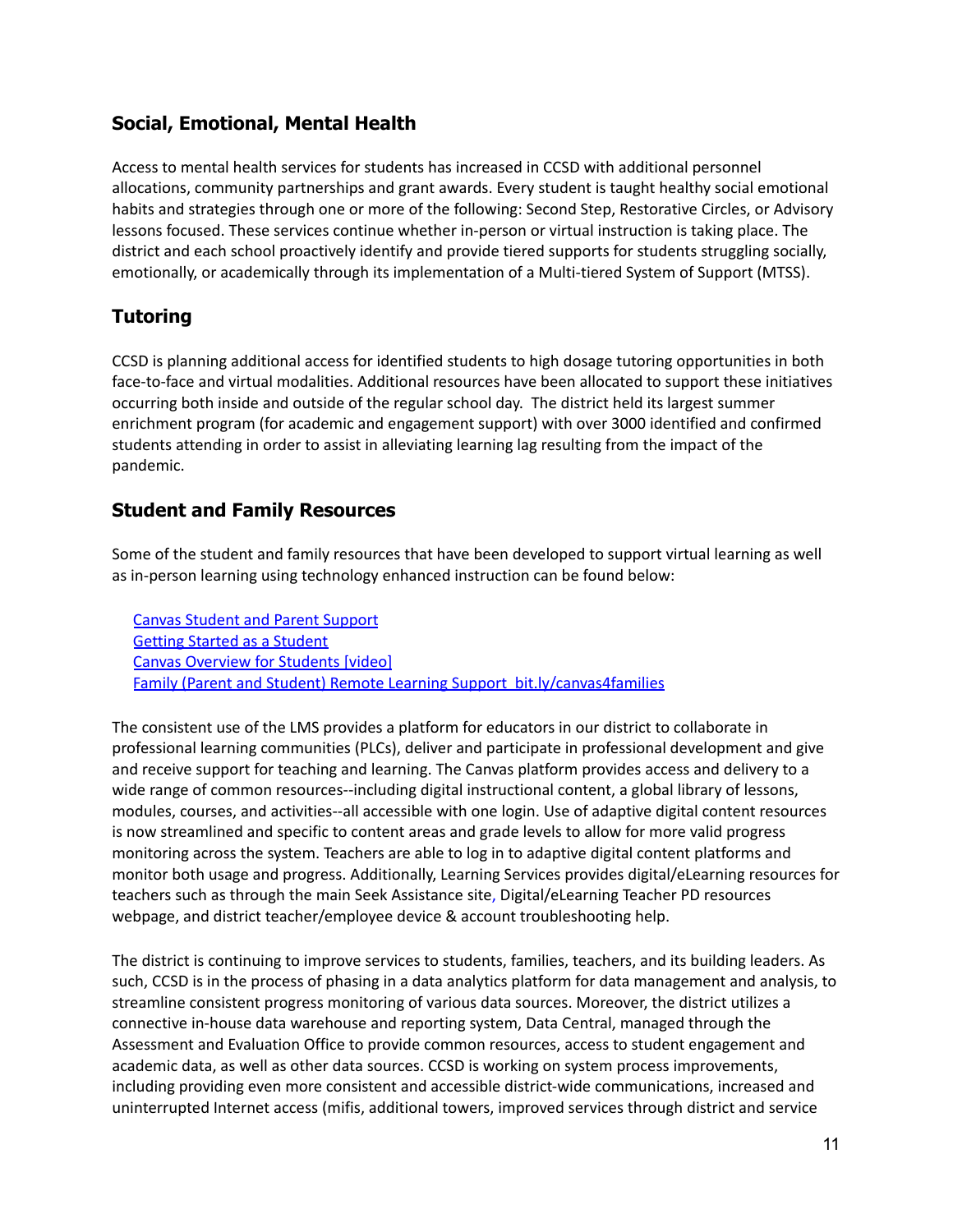provider partnerships, etc…), strengthening outreach to the communities, and delivering ongoing and job-embedded professional development for teachers and leaders in best practices in instruction for online and blended learning environments as well as ways to maximize use of instructional, assessment, and reporting tools for continuous improvement in teaching and learning. The district is also working with the SCDE on phasing in the learning object repository (Safari Montage), so that teachers have access to a repository of organized, differentiated, and vetted standards-based lessons, resources, and tools.

#### **Multilingual Learners**

CCSD continues to enhance awareness and access for its multilingual learners and their families to academic and social emotional learning services and resources. The district has implemented its CCSD Language Access Portal to assist schools and departments in obtaining interpretation (oral or American Sign Language) and/or translation (written) services as well as to track translation and/or interpretation services that the school is able to process without requiring additional assistance. Its implementation will assist the district in determining ways to better serve the needs of students and their families. Moreover, bilingual support staff have been allocated to schools and to the district's parent engagement team in order to assist in reducing culture and language barriers and improving outreach efforts for engaging families and the community in the school.

### **IEP and 504 Services**

In anticipation of possible modified school operations during a school year, the Department of Exceptional Children (DEC), in collaboration with the Office of Special Education Services within the South Carolina Department of Education, developed guidance intended to ensure that CCSD schools are prepared to serve students with disabilities during the school year regardless of instructional model (in-person, alternating schedule, emergency remote instruction, temporary remote instruction, or virtual academy). CCSD supports students with disabilities (student has an IEP or 504 Plan) with appropriate instructional delivery methods to meet the student's needs. Determinations of accommodations and/or modifications (as applicable) are based on a student's annual IEP or 504 meeting, including how accommodations will be addressed. Such meetings also facilitate the development of Contingency Learning Plans (CLPs) to ensure continuity of services for students when transitions in learning modes may be necessary.

### **Nutrition Services**

CCSD school cafeteria staff will follow DHEC standards and COVID19 protocol. As a standard operating procedure, gloves will be worn with no bare hand contact with food. Hand washing protocol, as always, will be strictly enforced. Masks are strongly encouraged. All surfaces will be cleaned and sanitized with appropriate chemicals according to instructions on a regular and on-going schedule. Meals will be provided as usual, but schools may use the "grab and go" model to avoid large gatherings in the school cafeteria, depending on conditions. All schools will provide free meals (breakfast, lunch, dinner, and snacks) to all students during the 2021-22 school year.